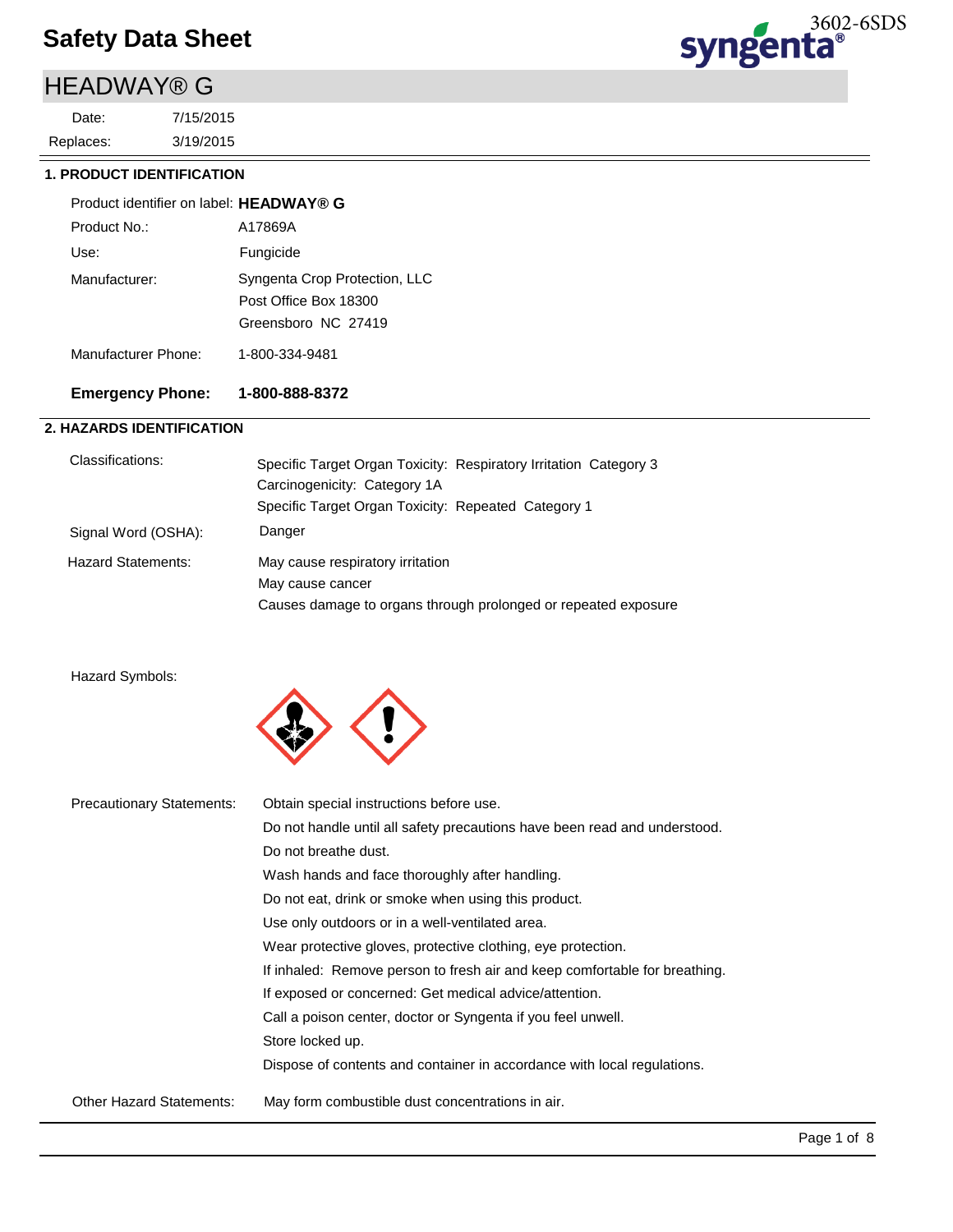# **HEADWAY® G**

3/19/2015 7/15/2015 Replaces: Date:



#### **3. COMPOSITION/INFORMATION ON INGREDIENTS**

| <b>Chemical Name</b>                                                                   | Common Name         | CAS Number          | Concentration       |
|----------------------------------------------------------------------------------------|---------------------|---------------------|---------------------|
| Wood Dust                                                                              | Wood Dust           | Not Applicable      | <b>Trade Secret</b> |
| Other ingredients                                                                      | Other ingredients   | <b>Trade Secret</b> | $< 98.94\%$         |
| Magnesite                                                                              | Dolomitic Limestone | 546-93-0            | <b>Trade Secret</b> |
| Methyl (E)-2-{2-[6-(2-<br>cyanophenoxy)pyrimidin-4-yloxy]phenyl}-3-<br>methoxyacrylate | Azoxystrobin        | 131860-33-8         | 0.31%               |
| 1-[[2-(2,4-dichlorophenyl)-4-propyl-1,3-<br>dioxolan-2-yl]methyl]-1H-1,2,4-triazole    | Propiconazole       | 60207-90-1          | 0.75%               |

Ingredients not precisely identified are proprietary or non-hazardous. Values are not product specifications.

#### **4. FIRST AID MEASURES**

Have the product container, label or Safety Data Sheet with you when calling Syngenta (800-888-8372), a poison contol center or doctor, or going for treatment.

| Ingestion:           | If swallowed: Call Syngenta (800-888-8372), a poison control center or doctor immediately for treatment<br>advice. Do not give any liquid to the person. Do not induce vomiting unless told to do so after calling 800-888-<br>8372 or by a poison control center or doctor. Do not give anything by mouth to an unconscious person. |
|----------------------|--------------------------------------------------------------------------------------------------------------------------------------------------------------------------------------------------------------------------------------------------------------------------------------------------------------------------------------|
| Eye Contact:         | If in eyes: Hold eye open and rinse slowly and gently with water for 15-20 minutes. Remove contact lenses, if<br>present, after 5 minutes, then continue rinsing eye. Call Syngenta (800-888-8372), a poison control center or<br>doctor for treatment advice.                                                                       |
| <b>Skin Contact:</b> | If on skin or clothing: Take off contaminated clothing. Rinse skin immediately with plenty of water for 15-20<br>minutes. Call Syngenta (800-888-8372), a poison control center or doctor for treatment advice.                                                                                                                      |
| Inhalation:          | If inhaled: Move person to fresh air. If person is not breathing, call 911 or an ambulance, then give artificial<br>respiration, preferably mouth-to-mouth if possible. Call Syngenta (800-888-8372), a poison control center or                                                                                                     |

#### Most important symptoms/effects:

Respiratory irritation

Indication of immediate medical attention and special treatment needed:

doctor for further treatment advice.

There is no specific antidote if this product is ingested.

Treat symptomatically.

#### **5. FIRE FIGHTING MEASURES**

Suitable (and unsuitable) extinguishing media:

Use dry chemical, foam or CO2 extinguishing media. If water is used to fight fire, dike and collect runoff.

Specific Hazards:

During a fire, irritating and possibly toxic gases may be generated by thermal decomposition or combustion.

Special protective equipment and precautions for firefighters:

Wear full protective clothing and self-contained breathing apparatus. Evacuate nonessential personnel from the area to prevent human exposure to fire, smoke, fumes or products of combustion.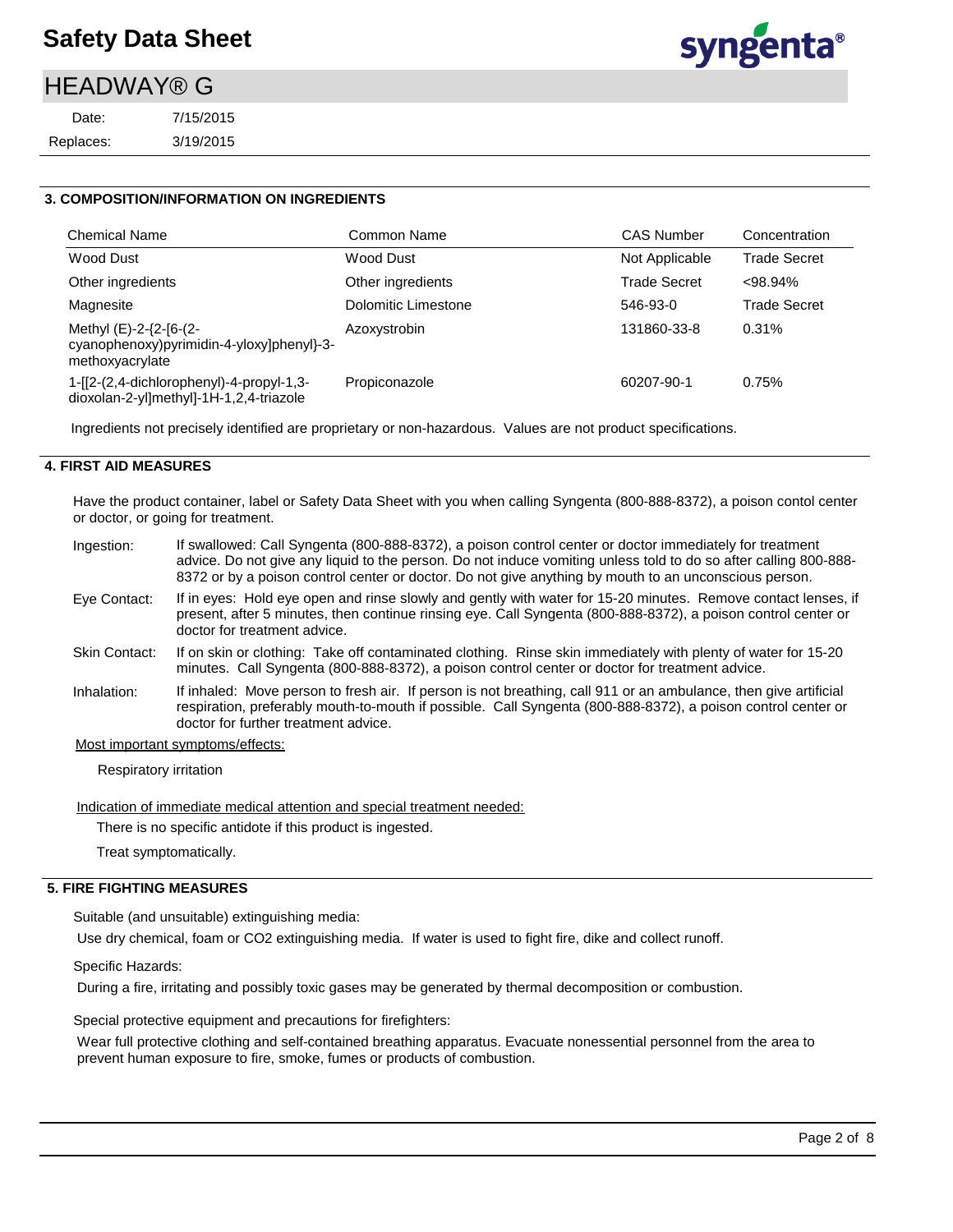# HEADWAY® G

3/19/2015 7/15/2015 Replaces: Date:



#### **6. ACCIDENTAL RELEASE MEASURES**

Personal precautions, protective equipment, and emergency procedures: Follow exposure controls/personal protection outlined in Section 8.

Methods and materials for containment and cleaning up:

Control the spill at its source. Contain the spill to prevent from spreading or contaminating soil or from entering sewage and drainage systems or any body of water. Clean up spills immediately, observing precautions outlined in Section 8. Sweep up material and place in a compatible disposal container. Scrub area with hard water detergent (e.g. commercial products such as Tide, Joy, Spic and Span). Pick up wash liquid with additional absorbent and place into compatible disposal container. Once all material is cleaned up and placed in a disposal container, seal container and arrange for disposition.

#### **7. HANDLING AND STORAGE**

Precautions for safe handling:

Store the material in a well-ventilated, secure area out of reach of children and domestic animals. Do not store food, beverages or tobacco products in the storage area. Prevent eating, drinking, tobacco use, and cosmetic application in areas where there is a potential for exposure to the material. Wash thoroughly with soap and water after handling.

Conditions for safe storage, including any incompatibilities: Store locked up.

#### **8. EXPOSURE CONTROLS/PERSONAL PROTECTION**

#### **THE FOLLOWING RECOMMENDATIONS FOR EXPOSURE CONTROLS/PERSONAL PROTECTION ARE INTENDED FOR THE MANUFACTURE, FORMULATION AND PACKAGING OF THIS PRODUCT.**

#### **FOR COMMERCIAL APPLICATIONS AND/OR ON-FARM APPLICATIONS CONSULT THE PRODUCT LABEL.**

Occupational Exposure Limits:

| <b>Chemical Name</b> | <b>OSHA PEL</b>                                       | <b>ACGIH TLV</b>                            | Other                                                     | Source         |
|----------------------|-------------------------------------------------------|---------------------------------------------|-----------------------------------------------------------|----------------|
| Wood Dust            | 15 mg/m <sup>3</sup> TWA (total), 5<br>$mg/m3$ (resp) | 1 mg/m <sup>3</sup> TWA<br>(inhalable dust) | 1 mg/m <sup>3</sup> TWA (REL)                             | <b>NIOSH</b>   |
| Other ingredients    | Not Applicable                                        | Not Applicable                              | Not Applicable                                            | Not Applicable |
| Dolomitic Limestone  |                                                       | Not Established                             | $5 \text{ mg/m}^3$<br>(Respirable), 10<br>$mq/m3$ (Total) | <b>NIOSH</b>   |
| Azoxystrobin         | Not Established                                       | Not Established                             | 4 mg/m <sup>3</sup> TWA                                   | Syngenta       |
| Propiconazole        | Not Established                                       | Not Established                             | $5 \text{ mg/m}^3$ TWA                                    | Syngenta       |

Appropriate engineering controls:

Use effective engineering controls to comply with occupational exposure limits (if applicable).

#### Individual protection measures:

Ingestion:

Prevent eating, drinking, tobacco usage and cosmetic application in areas where there is a potential for exposure to the material. Wash thoroughly with soap and water after handling.

#### Eye Contact:

Where eye contact is likely, use dust-proof chemical goggles.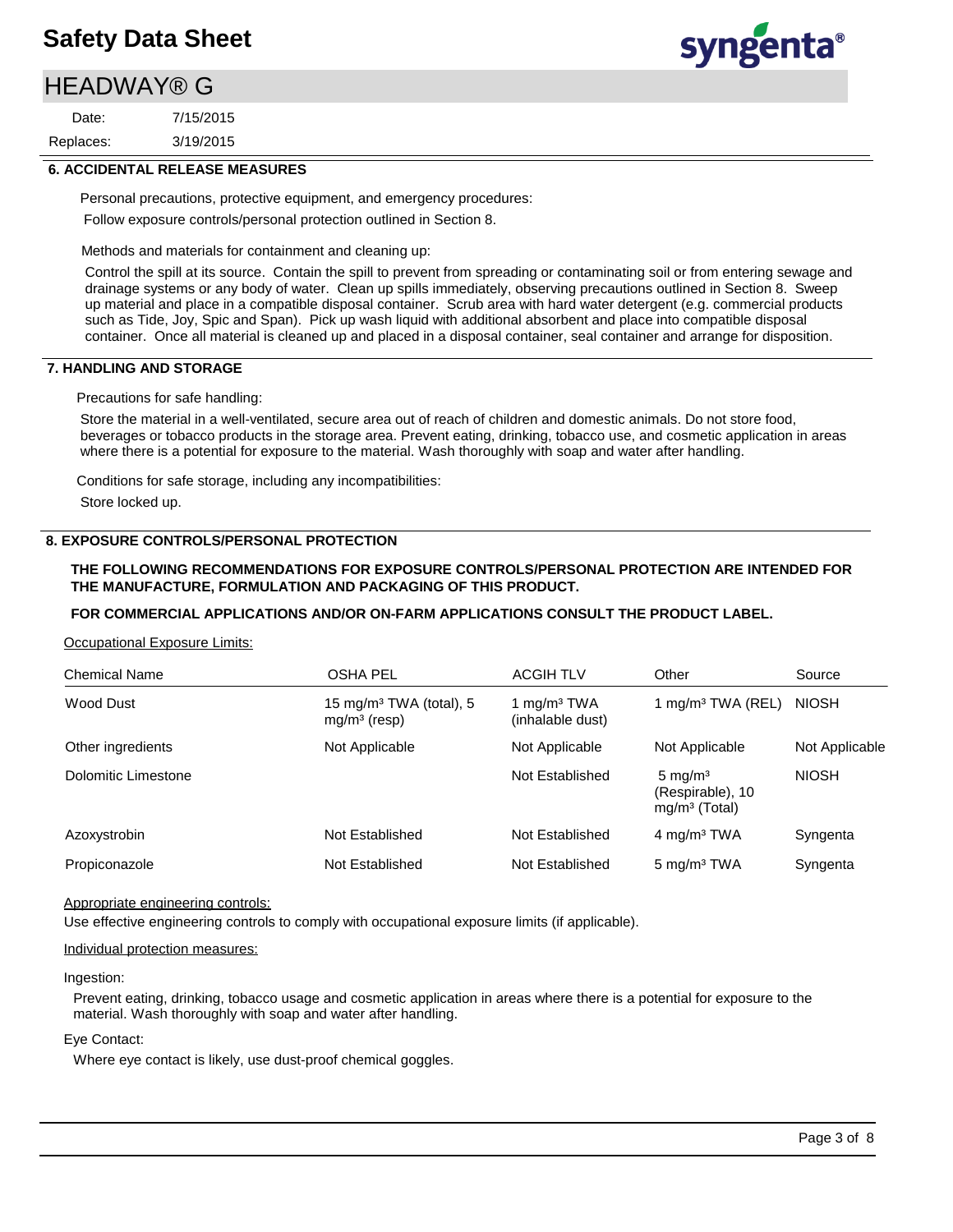# **HEADWAY® G**

3/19/2015 7/15/2015 Replaces: Date:



Skin Contact:

Where contact is likely, wear chemical-resistant gloves (such as barrier laminate, butyl rubber, nitrile rubber, neoprene rubber, natural rubber, polyethylene, polyvinyl chloride [PVC] or Viton), coveralls, socks and chemical-resistant footwear.

Inhalation:

A particulate filter respirator may be necessary until effective engineering controls are installed to comply with occupational exposure limits. Use NIOSH certified respirator with any N, R, P or HE filter. Use a self-contained breathing apparatus in cases of emergency spills, when exposure levels are unknown, or under any circumstances where air-purifying respirators may not provide adequate protection.

#### **9. PHYSICAL AND CHEMICAL PROPERTIES**

| Appearance: Brown solid                                           |
|-------------------------------------------------------------------|
| Odor:<br>Aromatic                                                 |
| Odor Threshold: Not Available                                     |
| pH: 6.6 (1% solution in deionized H2O @ 77°F [25°C])              |
| Melting point/freezing point: Not Available                       |
| Initial boiling point and boiling range: Not Applicable           |
| Flash Point (Test Method): Not Available                          |
| Flammable Limits (% in Air): Not Available                        |
| Not Available<br>Flammability:                                    |
| 8.25 x 10(-13) mmHg @ 68°F (20°C)<br>Vapor Pressure: Azoxystrobin |
| 4.2 x 10(-7) mmHg @ 77°F (25°C)<br>Propiconazole                  |
| Vapor Density: Not Available                                      |
| Relative Density: 0.81 - 0.83 g/ml                                |
| Solubility (ies): Azoxystrobin<br>6 mg/l in water @ 68°F (20°C)   |
| 0.1 g/l @ 68°F (20°C)<br>Propiconazole                            |
| Partition coefficient: n-octanol/water: Not Available             |
| Autoignition Temperature: Not Available                           |
| Decomposition Temperature: Not Available                          |
| Viscosity: Not Available                                          |
| Other: None                                                       |
|                                                                   |

#### **10. STABILITY AND REACTIVITY**

Incompatible materials: Possibility of hazardous reactions: Will not occur. Chemical stability: Stable under normal use and storage conditions. Hazardous Decomposition Products: None known. Reactivity: Not reactive. Conditions to Avoid: None known. None known.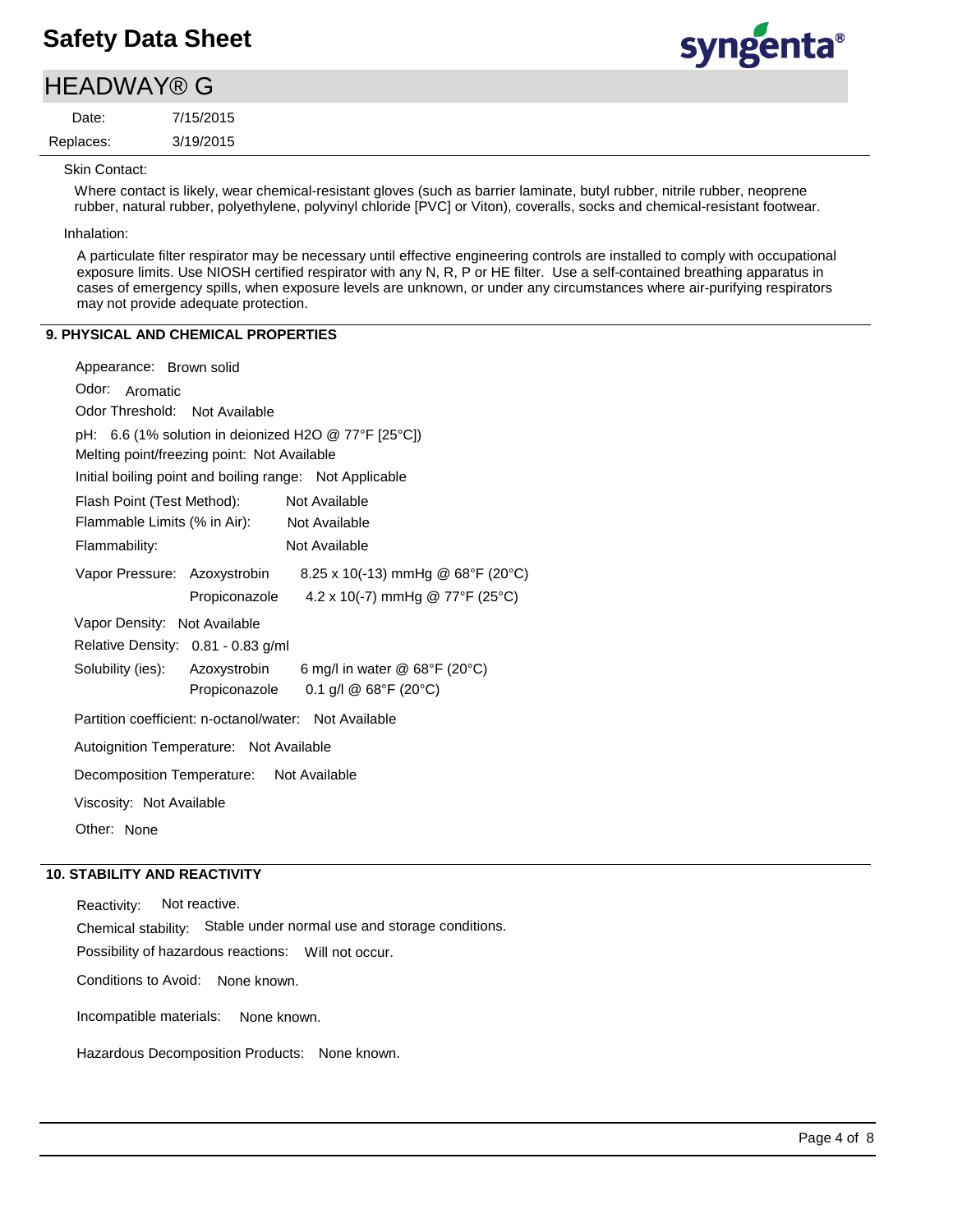## HEADWAY® G

3/19/2015 7/15/2015 Replaces: Date:

# syngenta®

#### **11. TOXICOLOGICAL INFORMATION**

#### **Health effects information**

Likely routes of exposure: Dermal, Inhalation

Symptoms of exposure: Respiratory irritation

Delayed, immediate and chronic effects of exposure: Possible carcinogenicity, Respiratory irritation

#### Numerical measures of toxicity (acute toxicity/irritation studies (finished product))

| Ingestion:                 | Oral (LD50 Female Rat):       | > 5000 mg/kg body weight |
|----------------------------|-------------------------------|--------------------------|
| Dermal:                    | Dermal (LD50 Rat):            | > 5000 mg/kg body weight |
| Inhalation:                | Inhalation (LC50 Rat):        | Not Available            |
| Eye Contact:               | Mildly Irritating (Rabbit)    |                          |
| Skin Contact:              | Slightly Irritating (Rabbit)  |                          |
| <b>Skin Sensitization:</b> | Not a Sensitizer (Guinea Pig) |                          |

#### Reproductive/Developmental Effects

Azoxystrobin : Did not show reproductive toxicity effects in animal experiments.

Propiconazole: None observed.

#### Chronic/Subchronic Toxicity Studies

Azoxystrobin : No adverse effect has been observed in chronic toxicity tests.

Propiconazole: None observed.

#### **Carcinogenicity**

Azoxystrobin : Did not show carcinogenic effects in animal experiments.

Propiconazole: Increased hepatocellular adenomas, combined adenomas/carcinomas, and hepatocellular carcinomas observed in male mice in a chronic oral feeding study. However, animals in the high dose group for this study showed excessive toxicity; furthermore, the high dose exceeded the Maximum Tolerated Dose determined in the 90-day range finding study. No treatment-related tumors were seen in female mice in this mouse chronic feeding study. No tumors were noted in a chronic rat study.

| <b>Chemical Name</b>                                                               | NTP/IARC/OSHA Carcinogen |
|------------------------------------------------------------------------------------|--------------------------|
| Wood Dust                                                                          | <b>IARC Group 1</b>      |
| Other ingredients                                                                  | <b>No</b>                |
| Magnesite                                                                          | No.                      |
| Methyl (E)-2-{2-[6-(2-cyanophenoxy)pyrimidin-<br>4-yloxy]phenyl}-3-methoxyacrylate | No.                      |
| 1-[2-(2,4-dichlorophenyl)-4-propyl-1,3-<br>dioxolan-2-yl]methyl]-1H-1,2,4-triazole | <b>No</b>                |
| <b>Other Toxicity Information</b><br>None                                          |                          |
| <b>Toxicity of Other Components</b><br>Dolomitic Limestone                         |                          |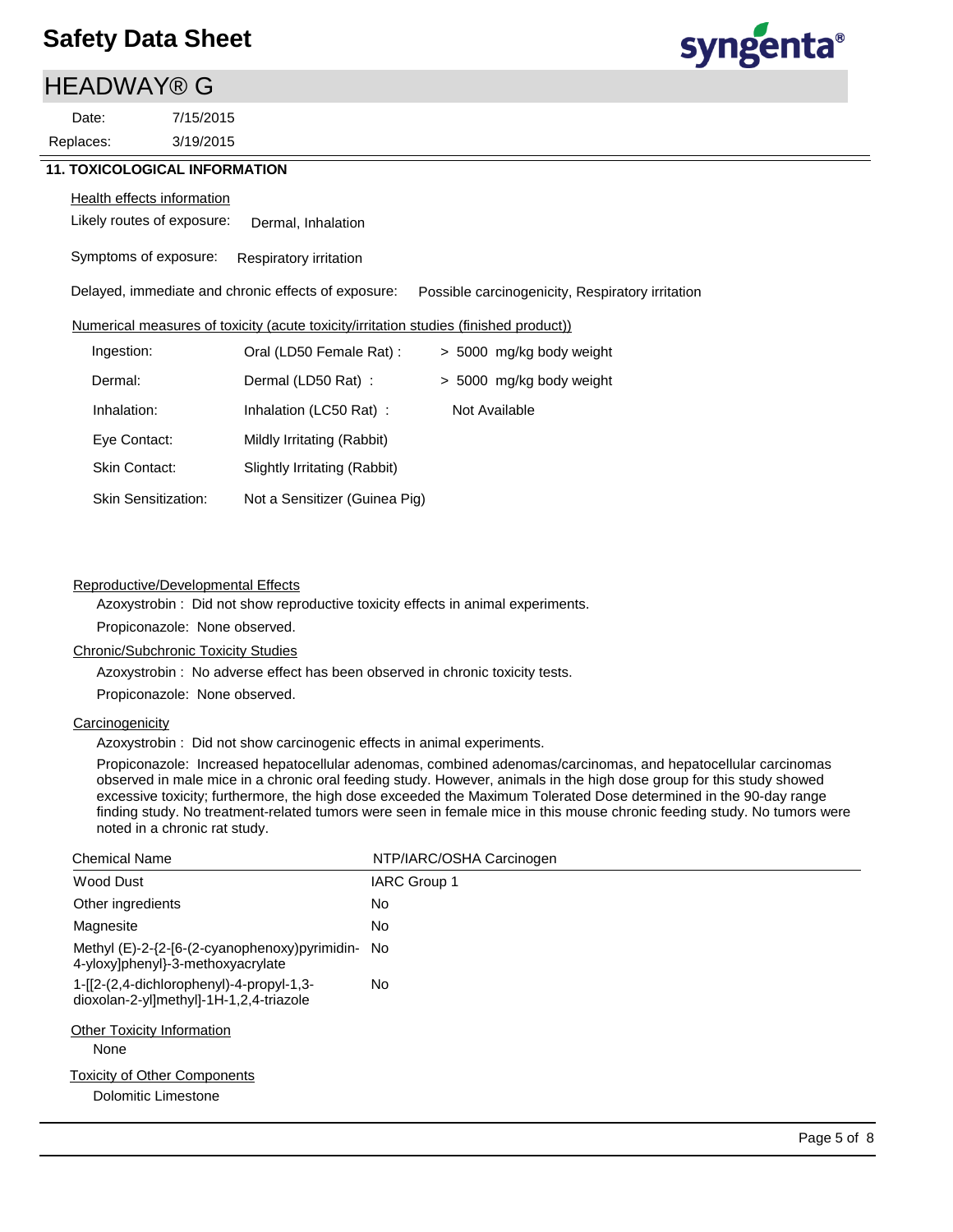### **HEADWAY® G**

3/19/2015 7/15/2015 Replaces: Date:



Exposure to limestone dust may cause irritation to the moist mucous membranes of the nose, throat, and upper respiratory system. Limestone may contain trace amounts of free crystalline silica. Prolonged exposure to respirable free silica can aggravate other lung conditions and cause silicosis, a disabling and potentially fatal lung disease.

#### Other ingredients

Not Applicable

#### Wood Dust

Wood dust may cause mechanical irritation to the eye. Wood dust of certain species can elicit allergic contact dermatitis in sensitized individuals. Inhalation of wood dust may cause obstruction in nasal passages. May cause respiratory tract irritation.

#### **Target Organs**

| Active Ingredients   |                                              |
|----------------------|----------------------------------------------|
| Azoxystrobin:        | Liver                                        |
| Propiconazole:       | Liver                                        |
| Inert Ingredients    |                                              |
| Dolomitic Limestone: | <b>Respiratory Tract</b>                     |
| Other ingredients:   | Not Applicable                               |
| Wood Dust:           | Eye, skin, nasal passages, respiratory tract |

#### **12. ECOLOGICAL INFORMATION**

Eco-Acute Toxicity

Azoxystrobin :

Fish (Rainbow Trout) 96-hour LC50 470 ppb Green Algae 5-day EC50 106 ppb Invertebrate (Water Flea) 48-hour EC50 259 ppb Bird (Mallard Duck) 14-day LD50 > 250 mg/kg

#### Propiconazole:

Fish (Rainbow Trout) 96-hour LC50 0.83 ppm Invertebrate (Water Flea) 48-hour EC50 3.2 ppm Green Algae 9-day EC50 0.72 ppm Bird (Mallard Duck) 14-day LD50 2510 mg/kg

#### Environmental Fate

Azoxystrobin :

The information presented here is for the active ingredient, azoxystrobin. Low bioaccumulation potential. Not persistent in soil. Stable in water. Moderate mobility in soil. Sinks in water (after 24 h).

#### Propiconazole:

The information presented here is for the active ingredient, propiconazole. Low bioaccumulation potential. Not persistent in soil. Stable in water. Low mobility in soil. Sinks in water (after 24 h).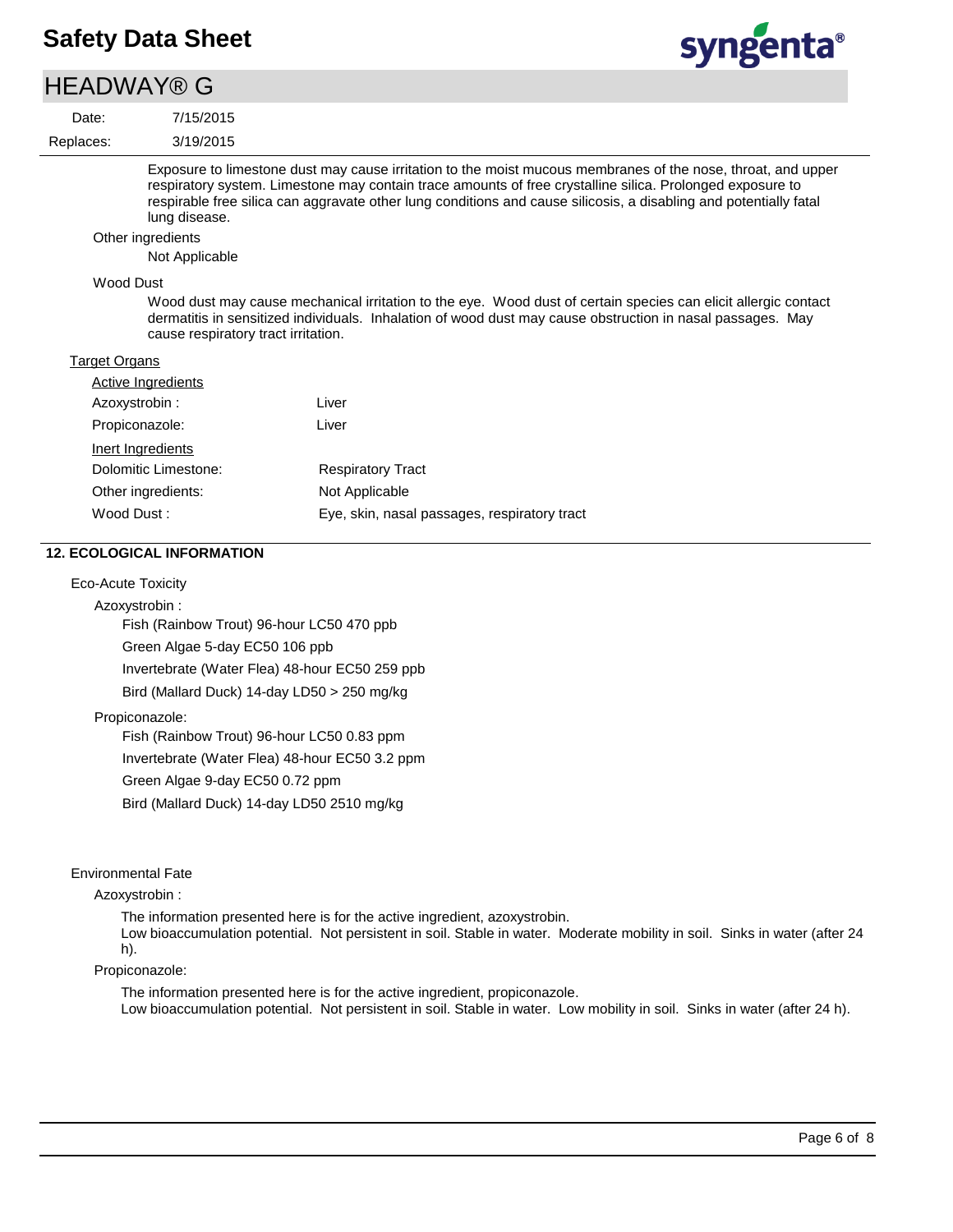### HEADWAY® G

3/19/2015 7/15/2015 Replaces: Date:



#### **13. DISPOSAL CONSIDERATIONS**

#### Disposal:

Do not reuse product containers. Dispose of product containers, waste containers, and residues according to local, state, and federal health and environmental regulations.

Characteristic Waste: Not Applicable

Listed Waste: Not Applicable

#### **14. TRANSPORT INFORMATION**

#### DOT Classification

Ground Transport - NAFTA Not regulated

#### **Comments**

Water Transport - International Proper Shipping Name: Environmentally Hazardous Substance, Solid, N.O.S. (Azoxystrobin), Marine Pollutant Hazard Class: Class 9 Identification Number: UN 3077 Packing Group: PG III

Air Transport Proper Shipping Name: Environmentally Hazardous Substance, Solid, N.O.S. (Azoxystrobin) Hazard Class: Class 9 Identification Number: UN 3077 Packing Group: PG III

#### **15. REGULATORY INFORMATION**

#### Pesticide Registration:

This chemical is a pesticide product registered by the Environmental Protection Agency and is subject to certain labeling requirements under federal pesticide law. These requirements differ from the classification criteria and hazard information required for safety data sheets, and for workplace labels of non-pesticide chemicals. Following is the hazard information as required on the pesticide label:

Caution: Causes moderate eye irritation. Harmful if swallowed. Harmful if absorbed through skin. Harmful if inhaled. Avoid contact with skin, eyes or clothing. Wash thoroughly with soap and water after handling and before eating, drinking, chewing gum, using tobacco or using the toilet.

| EPA Registration Number(s):          |                                          |  |
|--------------------------------------|------------------------------------------|--|
| 100-1378                             |                                          |  |
| EPCRA SARA Title III Classification: |                                          |  |
| Section 311/312 Hazard Classes:      | Acute Health Hazard                      |  |
| Section 313 Toxic Chemicals:         | Propiconazole 0.75% (CAS No. 60207-90-1) |  |

RCRA Hazardous Waste Classification (40 CFR 261): Not Applicable CERCLA/SARA 304 Reportable Quantity (RQ): None